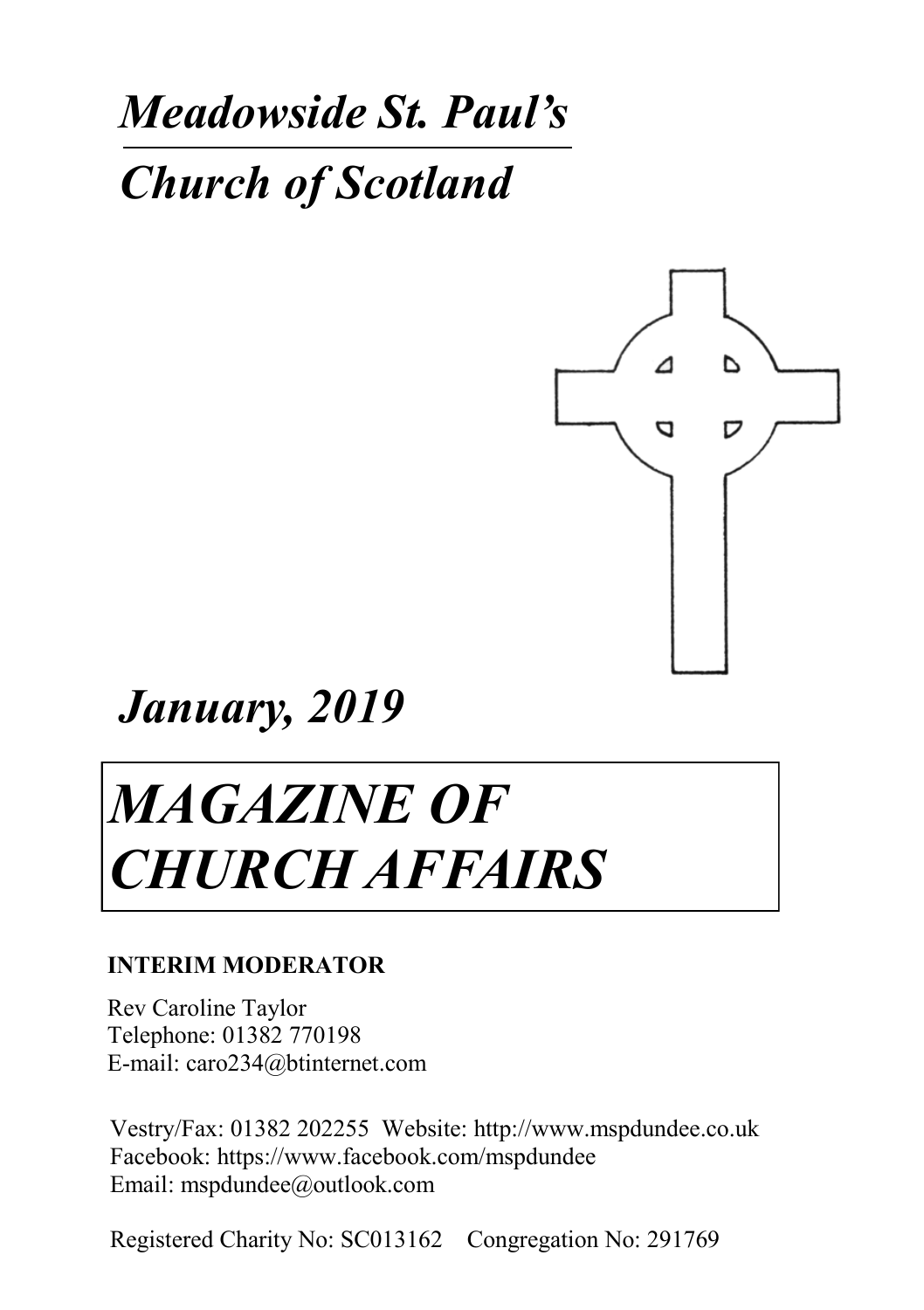#### **CONGREGATIONAL CALENDAR**

| 20 | $11.15$ am            | Tim Xenophontos-Hellen          |
|----|-----------------------|---------------------------------|
| 23 | $12$ noon $- 1.30$ pm | Church open for prayer          |
| 27 | 11.15 am              | Rev Caroline Taylor - Sacrament |
|    |                       | of Holy Communion               |
|    | $12.15$ am            | Kirk Session                    |
| 30 | $12$ noon $-1.30$ pm  | Church open for prayer          |
| 3  | 11.15 am              | Tim Xenophontos-Hellen          |
| 4  | 2 pm                  | Guild                           |
| 6  | $12$ noon $-1.30$ pm  | Church open for prayer          |
| 10 | 11.15 am              | Tim Xenophontos-Hellen          |
|    | 12.15 am              | Congregational Board            |
| 13 | $12$ noon $-1.30$ pm  | Church open for prayer          |
| 17 | $11.15$ am            | Rev Caroline Taylor             |
| 18 | 2 pm                  | Guild                           |
| 20 | $12$ noon $-1.30$ pm  | Church open for prayer          |
| 21 | 7.15 pm               | Congregational Board            |
| 24 | 11.15 am              | Rev Caroline Taylor             |
| 27 | 12 noon - 1.30 pm     | Church open for prayer          |
|    |                       |                                 |

A fuller picture of all our weekly activities can be found on our website: https://www.mspdundee.co.uk.

#### **OUT WITH THE OLD…**

In the spirit of starting the New Year with 'a good tidy', we have been clearing out the walk-in cupboard off the Kitchen, which is used mainly by the Guild and for catering supplies/equipment. There are various items whose 'ownership' cannot be identified, some of which do not appear to have been used for some time. These will laid out in the Hall on the next few Sundays to see if any individual or organisation wants to lay claim to them. Anything unclaimed by early February will be donated to a good cause, or otherwise disposed of.

Morag Stalker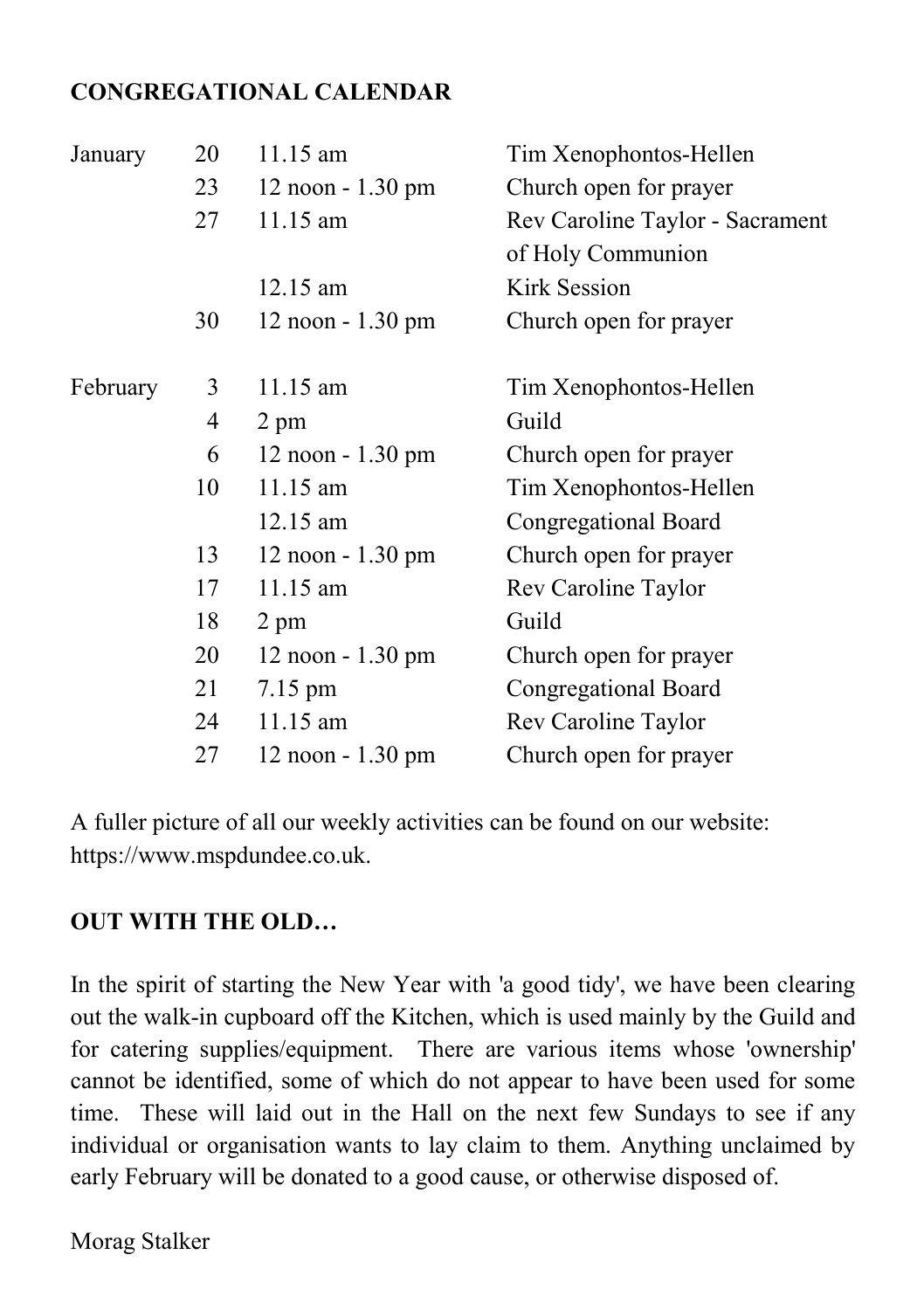#### **GREETINGS AND NEWS FROM OUR INTERIM MODERATOR**

Dear Friends

2019 has arrived: I hope that, even if you didn't celebrate its dawning with family, friends and/or fireworks, it will be a year filled with blessings both hoped for and unexpected.

My unexpected start to January came in the form of a virus, which is still hanging over me and preventing me from getting on with "the job". I had great plans for catching up with friends and then turning my thoughts to the two congregations, but sometimes things don't go as we would wish.

I am very grateful to Tim Xenophontos-Hellen for stepping into the breach on Sunday 6th January and to Lewis Rose who has covered for a funeral (St Andrew's).

Please be assured that I will be back with you on 27th January – and look forward to catching up with you all then. I haven't forgotten my proposed gatherings under the banner of "We are the Church" and hope to have details of these sorted out and published for your interest before too long.

As you may know, I have agreed with both Kirk Sessions to do the equivalent of one day's pastoral work per month, so this will enable me to meet some of the members who are in hospital or in poor health at home, as well as allowing them/you to put a face to the name behind this letter.

I don't know about you, but when life doesn't work out as I expect, I do try and see where God is. When prolonged fatigue after a bout of glandular fever forced me to take early retirement from Leuchars: St Athernase, we moved back to Broughty Ferry. This meant that I was able to care for my elderly aunt on behalf of her other nieces and nephew, none of whom lives in Dundee; I'm not sure how things would have worked out otherwise. As I often say, the Holy Spirit is always a few steps ahead of us.

So, in the meantime, I have been enjoying some walks in this unseasonably mild winter weather, and reflecting on what God might have in store – not only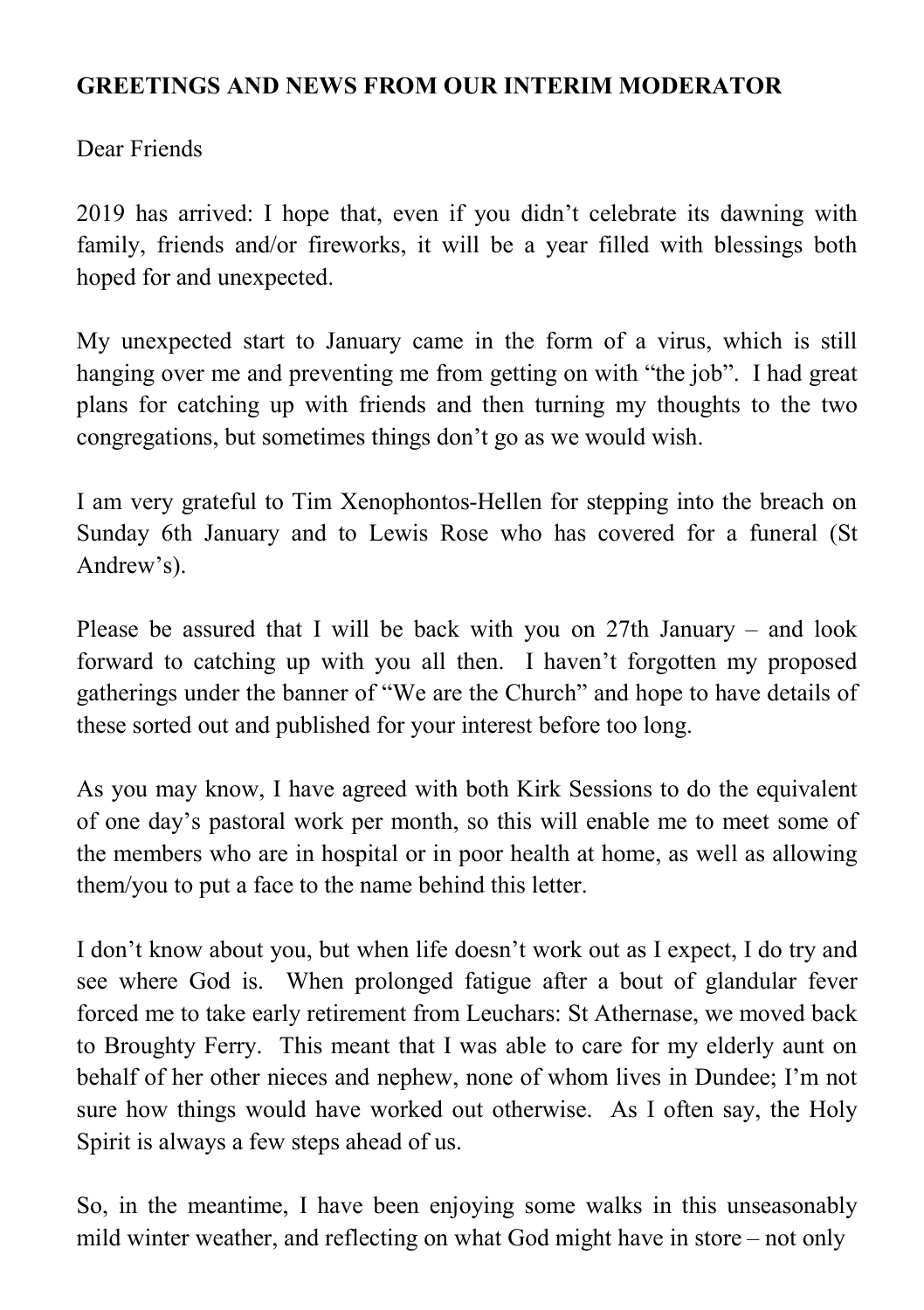for me, but for you and also the congregation of St Andrew's.

Let's pray that this is the year when your new minister will be called.

May God bless you. Caroline

#### **THE GUILD**

The lead-up to Christmas was a busy time for Guild members. On Sunday, 18th November we were grateful to Tim Xenophontos-Hellen – sporting his Guild tie! – for conducting our Guild Dedication Service. At the last 'ordinary' meeting of the year, Morag Stalker shared photographs and memories of her Californian road trip. In December, members joined the St Andrew's Church Guild for their Christmas Carol Service, led by the Rev. Caroline Taylor, and a delicious afternoon tea – many thanks to St Andrew's members for their warm welcome and hospitality.

Ann Black and Jannette Walker attended the national Guild's 'Christmas Big Sing'at St Cuthbert's Church in Edinburgh, and we look forward to hearing about their experience at our next meeting. MSP Guild's own Christmas Party rounded off the year with games and festive refreshments – a big thank-you to Irene Birse, Jenny Young and committee members for all their hard work in organising the afternoon. We were delighted to be joined by Stella Xenophontos-Hellen (Tim was out of town on business) and Session Clerk Margaret Adamson, who was able to gratefully accept the Guild's annual donation to the church. The party was also the opportunity to mark, only slightly in advance, the 90th birthday of our 'senior' member, Margaret Ingram, who continues to be an active and enthusiastic contributor to Guild activities.

The second half of our 2018-19 programme starts on Monday, 21st January, when we welcome John Quinn talking about the Verdant Works and Dundee's Jute Industry.Meetings over the next couple of months are as follows:

| 4th February:  | Films with Music, <i>Allister Fiddes</i>                    |
|----------------|-------------------------------------------------------------|
| 18th February: | The Sailor's Society – one of the national Guild's projects |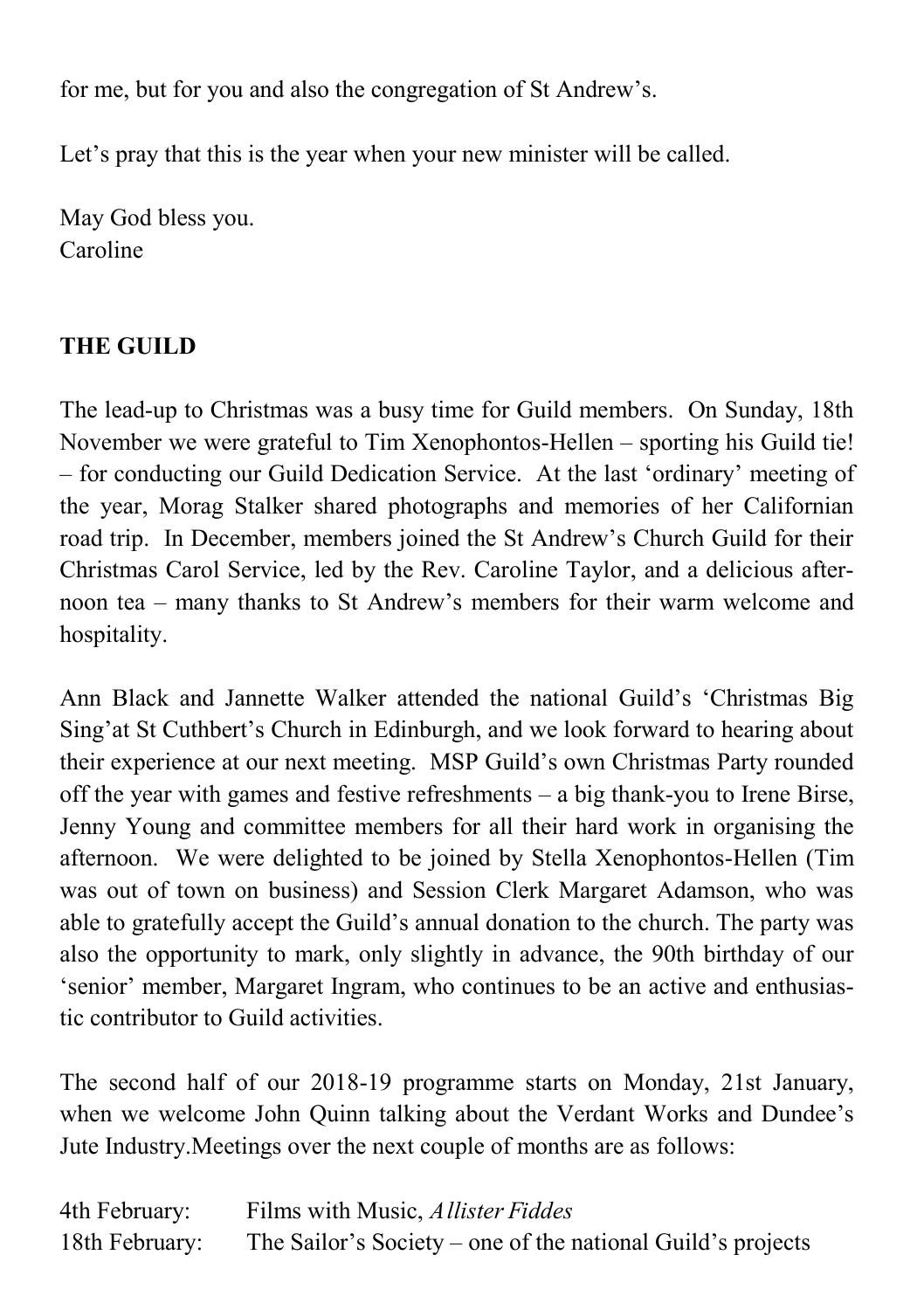4th March: Scouting, *Dr Fiona Smith (Leader of MSP's 30th Scout Group)* 18th March: Daffodil Tea

It is also hoped to organise one of our ever-popular Soup & Pudding Lunches, in aid of the Guild projects, on a Sunday in the near future – date to be confirmed in due course.

Although we had expected to be back in the Lower Hall on completion of the heating works, further building issues affecting that room mean that meetings will continue to be held the Main Hall, at 2 pm, until further notice. We look forward to seeing all members – and anyone else who would be interested in joining us – for what promises to be a most interesting series of meetings.

#### **SCOUT GROUP**

Meetings have resumed after the Christmas and New Year holiday.

The Scouts have started a fitness regime for their Skills Challenge. Over the next 6 weeks they aim to improve the skills in circuit training, running laps of the hall, skipping and jumping. The Cubs have completed their DIY badge for which they made items such as Name Plates for their bedroom doors and Bird Nesting boxes at Douglaswood Campsite. This term, Scouts and Cubs will be working on their Photographer Badges.

The Group is seeking new recruits, especially for the Beaver Section. They plan to produce advertising leaflets and would welcome ideas about suitable places to display them.

#### **THANKS**

Thanks to all involved with organising the delivery and decoration of the Christmas trees, and providing the Advent Ring and candles. They really did add something special to worship at the Christmas season. Thanks also to all who organised and delivered much-appreciated Christmas parcels.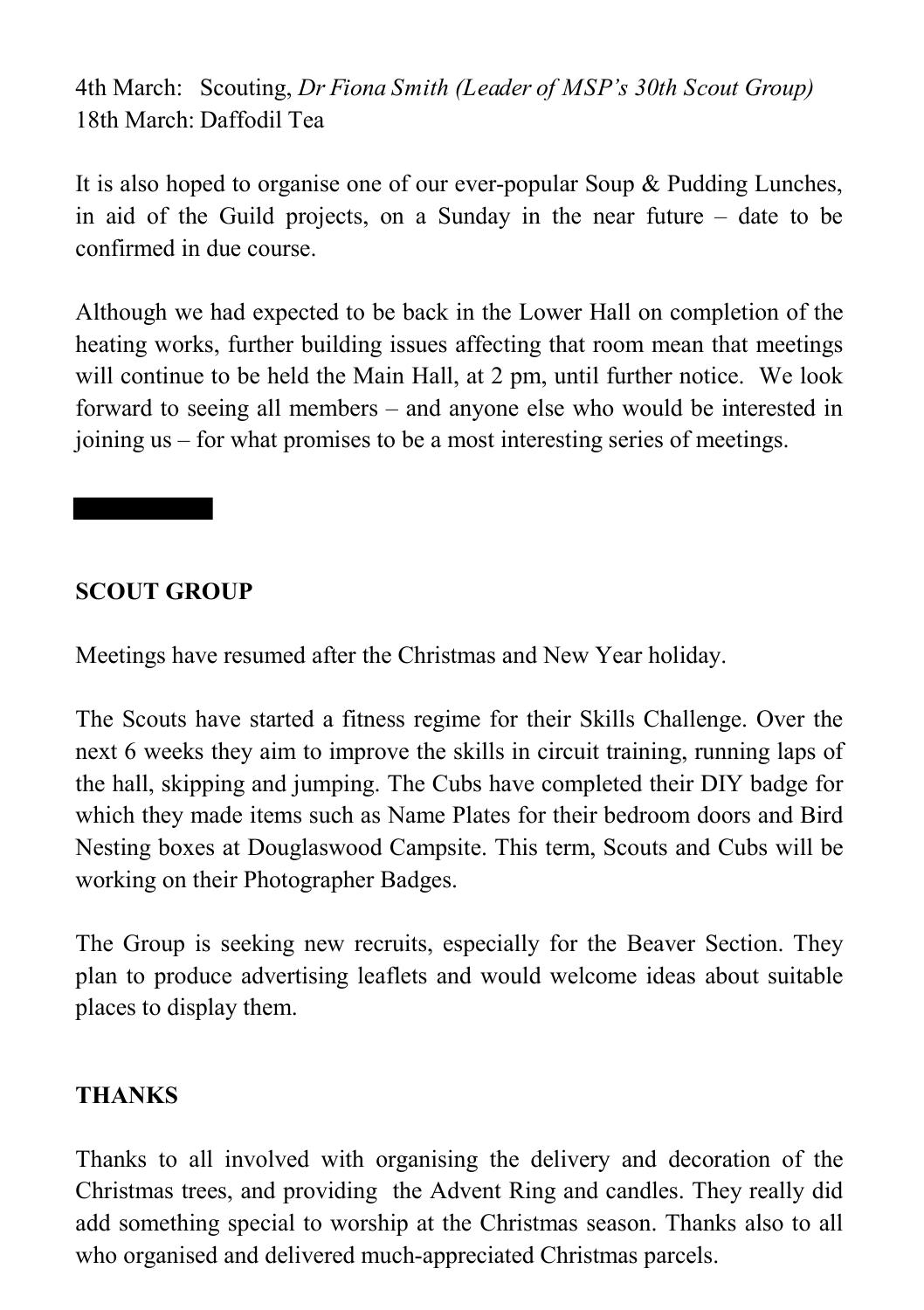#### **LEST WE FORGET**

There are no traditional war memorials on the walls of Meadowside St. Paul's. A decision was taken at the time of the Union in 1981 to record, in a Book of Remembrance, the names on the honour rolls of the four congregations which went on to form Meadowside St Paul's. The book records in beautiful calligraphy the names of each serviceman and the congregation they were part of. It sits on a lectern on the back left-hand side of the chancel area, and is illuminated and turned to a different page each week.

Last year I began doing some research into the men whose names are recorded in an attempt to look beyond the names to the people behind them, and to honour their sacrifice by better understanding their background, life and families. Some of these stories I would like to share with you in the pages of our Magazine. I am beginning with Donald MacPherson whose name is recorded among the fallen of the former Albert Square congregation.

#### **DONALD MACPHERSON (1887-1918)**



Donald was born in Dundee on 5th June 1887, the son of George MacPherson and Margaret Robertson. His parents originally hailed from Alvie and Weem respectively and were married in Moulin in 1878. His father George was a Wines & Spirits Dealer with shop premises at 45 Hilltown.

Donald was their only son. He had five sisters, one of whom was his twin, Isabella. The three older siblings were born in Pitlochry; and the twins and a younger sister were

born in Dundee. Donald was born at 36 North Lindsay Street, and the family would later move to 20½ Caldrum Street.

He attended Morgan Academy, and became a journalist with the Courier in Dundee and Arbroath, first as a reporter and then on the editorial staff. A 'crack shot', Donald gained many honours in miniature rifle competitions prior to enlisting into the Black Watch, 13th (Scottish Horse) Battalion in 1914.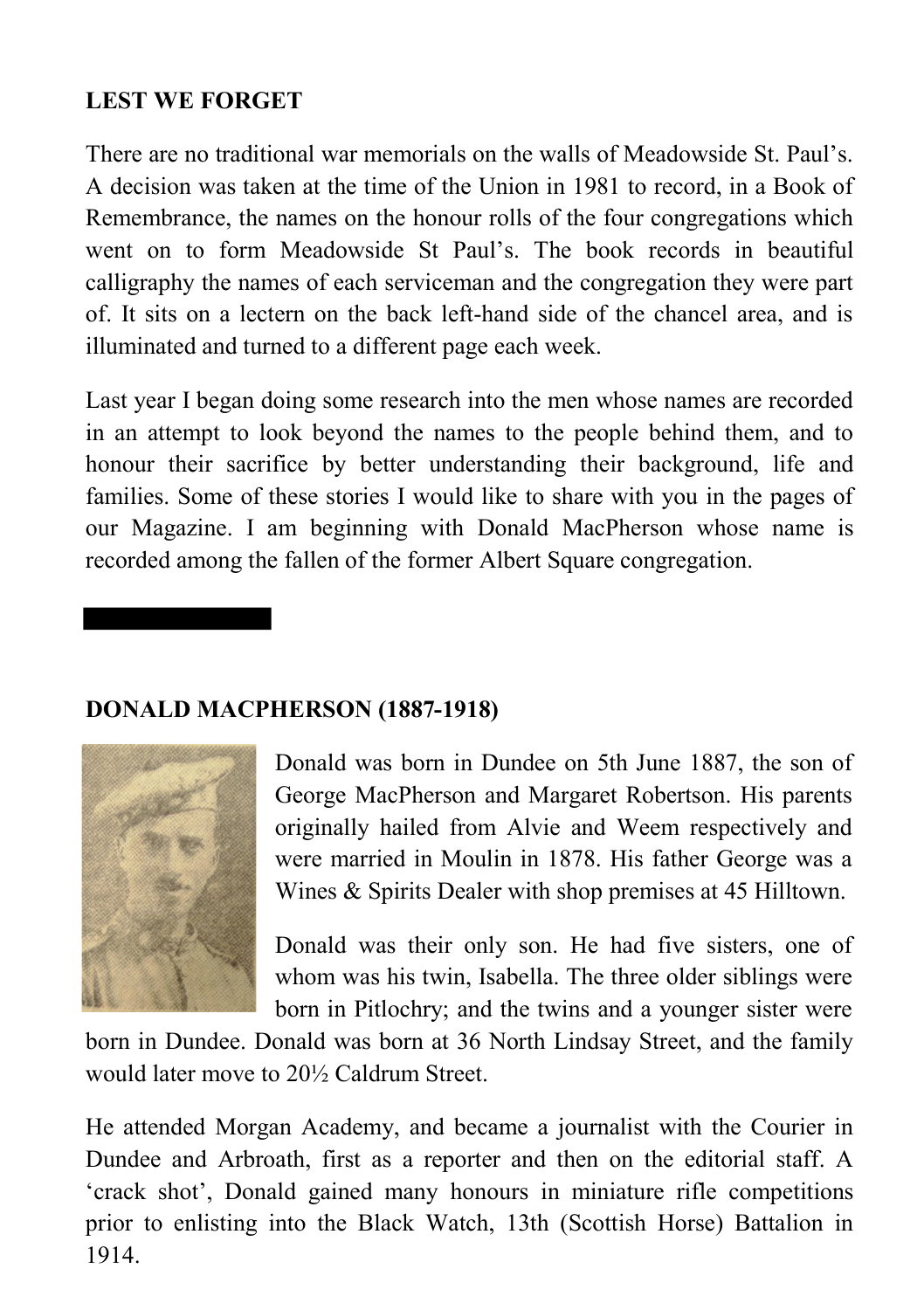In 1914 he was promoted to Corporal, and by the time of his death in 1918 he had been promoted to Sergeant. He served first of all in Gallipoli, and after a bout of illness contracted there, returned to service in Egypt, the Balkans and France.

During his war service, he was mentioned in despatches of 7th June 1918 by Lt. Gen. George Milne "for gallant conduct and distinguished services rendered during the period from the 21st September, 1917, to February 28th, 1918." This related to his work as a scout leader during the Allied campaign in Salonika. As a known marksman, he was often called upon for sniping duties.

On a fortnight's leave after the Salonika campaign, he returned home to Dundee and on 21st August 1918 married Eleanor Sharp Peebles, a Milliner. Eleanor's father Thomas was a Watchmaker at 15 Union Place. They were married at 1 Fort Street, Dundee by Rev. Hugh Watt of St Enoch's Parish Church. The couple's last known address in Dundee was 5 Westfield Lane.

After his marriage Donald returned to the front in France and was killed in action, at the Battle of the Beaurevoir Line (part of the Hindenburg line) on 6th October 1918 - a mere six weeks later. He was 31. He was reportedly killed instantly by a shell fragment, and Eleanor was given the news by her younger brother George, who was a Corporal in the same Company (but not Unit) as his brother-in-law. An extract from George's letter to Eleanor reads,

> "*He suffered no pain whatever, and died like a soldier with his face to the front. Some of the scouts brought his body in yesterday, and we buried him to-day in a little village. The minister rendered the service beautifully. After putting a cross over his head we came away and left him sleeping peacefully. All the Dundee boys ask me to send their deepest sympathy, and I know they mean it, as Donald was one of the best".*

> > Evening Telegraph and Post, October 18 1918

Donald is buried in Templeux-Le-Guerard British Cemetery in the Somme region of northern France. George was wounded in November 1918, but went on to survive the war. Prior to the war he had worked in the offices of M. & C. Hill, jute spinners.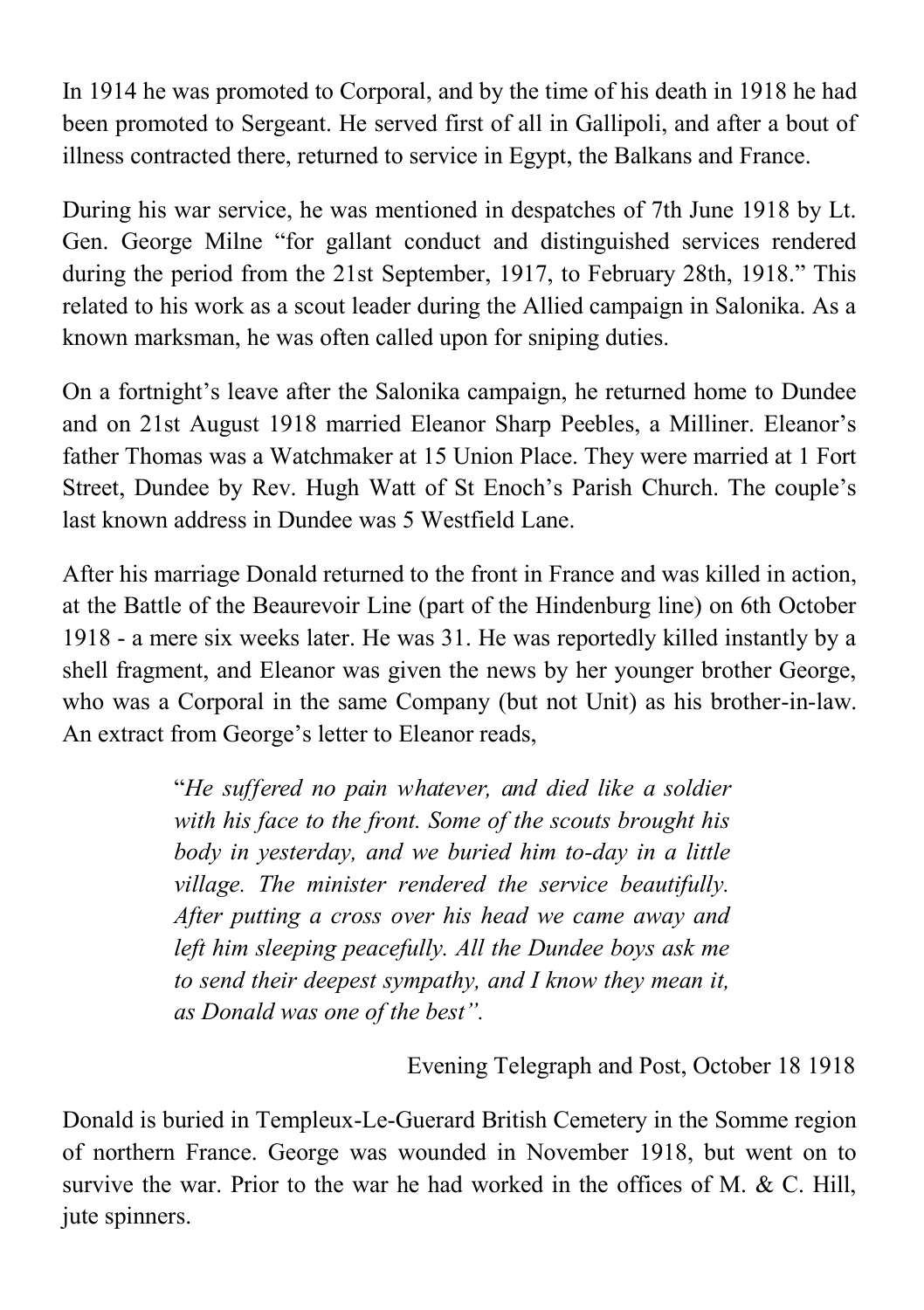Tragically, Donald would never see his son (also Donald), who was born posthumously in 1919. Donald and Eleanor had been married for only two months before his death. Eleanor moved back in with her parents at 321 Blackness Road after Donald's death.

She went on to endure the additional tragedy of losing her son, also to war. Donald was a wireless telegraphist in the Royal Naval Volunteer Reserve, and was aboard naval trawler HMS Alouette when it was torpedoed by a U-boat and sunk in the Atlantic Ocean on 19th September 1942. 17 of her 44 crew, including Donald (aged 23), were lost. Eleanor died in Dundee in 1980 at the age of 91. She never remarried.

The First World War also had an impact on the wider MacPherson family. Donald's uncle, James McPherson, emigrated from Scotland to Australia, and in 1890 married Helen Stevenson (also a Scot, born in Stirlingshire). They settled in Rockdale, a suburb of Sydney. Their two oldest sons, Thomas and George, were also killed in WW1 having enlisted in the Australian Infantry. They were both killed in the Somme Campaign in 1916, that regiment having returned to operations in France after taking part in the Gallipoli campaign aged 23 and 25.

MA

#### **SUNDAY CLUB**

Children, parents and grandparents all enjoyed preparing for and presenting the story "This is the Star" by Joyce Dunbar, at the Christmas Service in Church. Club members enjoy Caroline's and Tim's talks, and enjoy guessing what they brought to show the congregation each week. We will be using the bible timeline and mini timelines during our weekly activities in the Hall. As we enter a New Year, in common with others, we will be cleaning out our cupboards, disposing of old materials and making room to find what we need more easily.

#### **INTERIM MODERATOR'S BLOG**

Caroline's blog can be found at https://www.mspdundee.co.uk/blog, but for those who don't have internet access, we'll be publishing some of her posts in the magazine - here's one from October last year —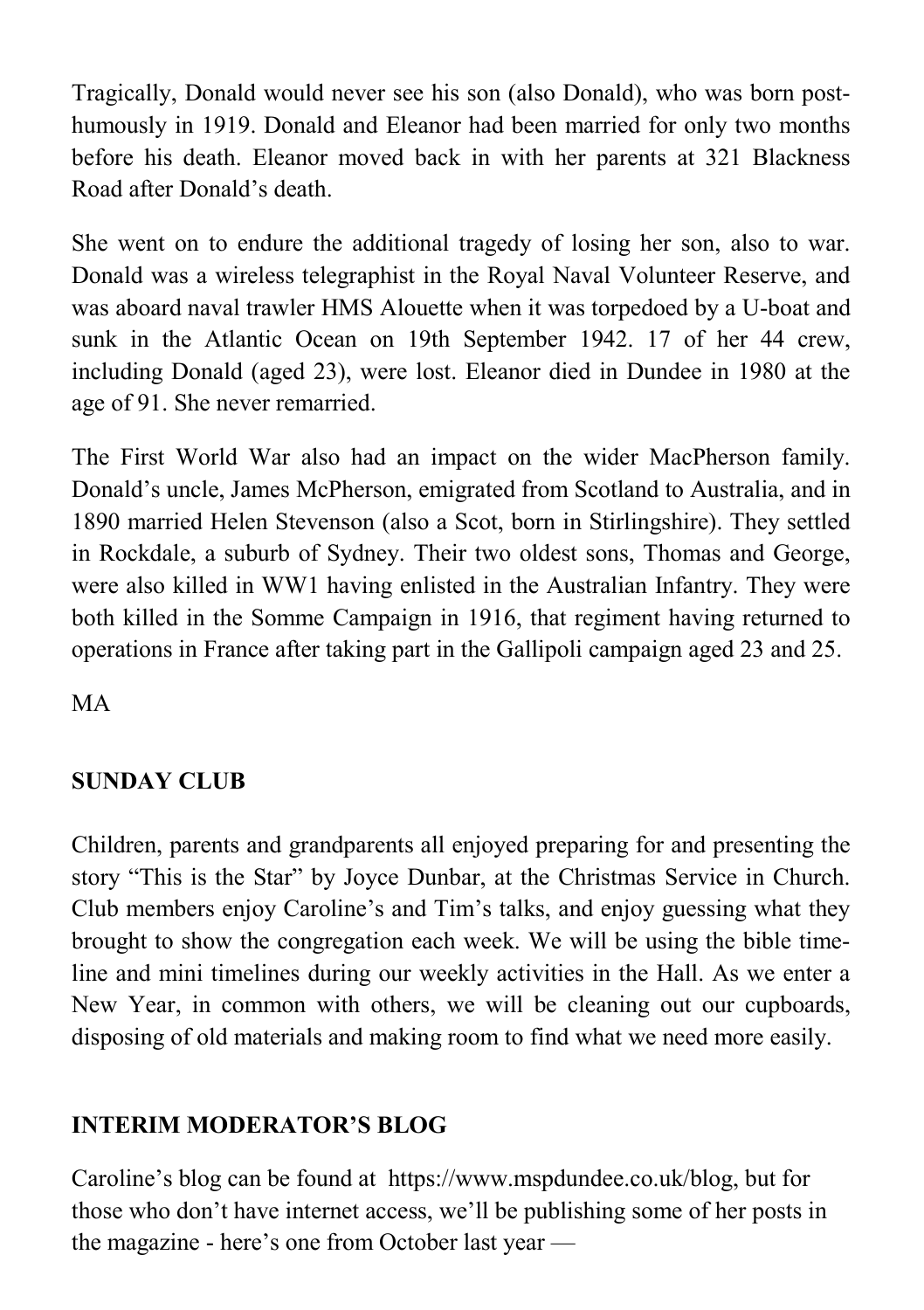#### **A MATCH MADE IN HEAVEN**

No, this isn't a romcom. I am sure it will turn out to be a story with a happy ending – it has certainly had a happy beginning!

Boy meets girl. Or boy meets boy. Or girl's eyes lock with girl's across a crowded bar.

No, none of the above. This match made in heaven concerns Dundee Congregational Church and their new minister. Along with members of Meadowside St Paul's, I accepted the invitation to the induction of the Revd Alan Livingstone which took place last Thursday evening (18th October).

In any church, the arrival of a new minister is always something to celebrate. There's an excitement in the air, the singing is always wonderful, and, after the formality of the service in the sanctuary, there are usually tables set out in the hall groaning with delicious savouries and home-baked goodies to be enjoyed. Dundee Congregational Church was no exception to any of these aspects.

The format was similar but not identical to that used in the Church of Scotland. Alan had already begun his ministry – now that's totally different from our way of doing things. But how lovely for him, and his congregation, that they already knew one another. Their mutual fondness was apparent.

Questions regarding his commitment to the Lord and to serving in the Church were in some cases the same as are used in the C of S. What was different – and very interesting to those of us from outwith the congregation – was to hear a report on how they had come to call their new minister and, in reply, Alan's story of how he came to apply and accept. That the front door was locked on his arrival at the church for interview did not deter him! Yes, there was humour sprinkled among the seriousness of the occasion.

What I shall remember most from the evening is the strong sense that here was the right minister in the right congregation. Truly a match made in heaven. It was perhaps that sense of the divine at work that made one of the Meadowside St Paul's members say, somewhat wistfully, 'I kind of wished it had been our turn to induct our new minister.'

We all feel that in some degree. Is it you we're waiting for?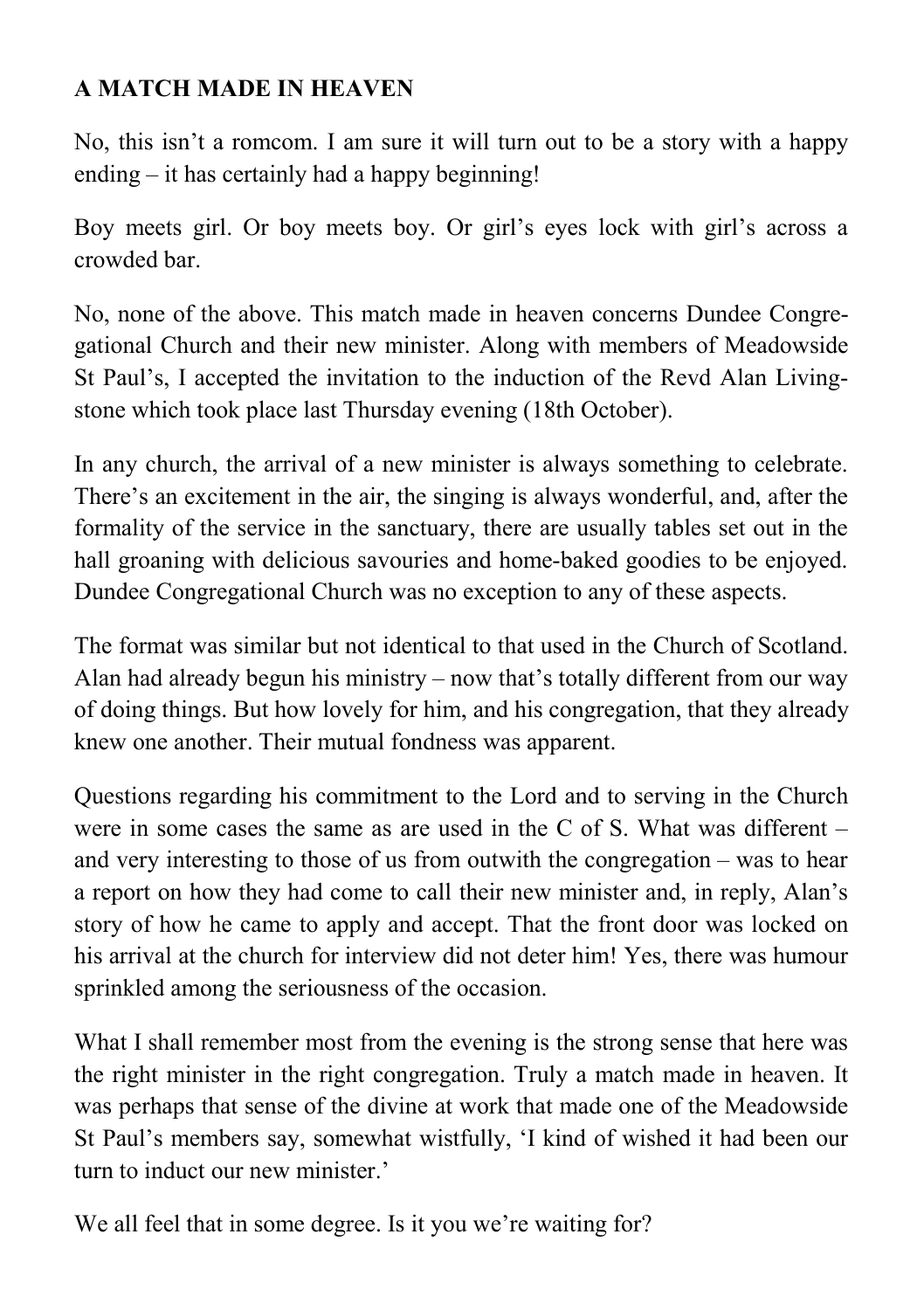#### **ST PATRICK'S CATHEDRAL NEW YORK**

A new world symphony cast in sacred stone echoes around mid Manhattan's glitzy ghettos showering hope over a bright eyed metropolis mesmerised by hologrammed highglass never ending neon and touchy tycoons trapped in tinsel towers.

#### **CHRISTMAS EVE RETIRING COLLECTION**

Our joint Christmas Eve Service with our friends from St Andrews raised £173.50 for Dundee Foodbank - thanks to everyone who contributed!

#### **SYMPATHIES**

The congregation, as David's church family, records its heartfelt sympathies to him and to the whole **family** on the loss of Gordon in late November last year. We grieve with them, and send our love, support and prayers to them as they come to terms with this loss.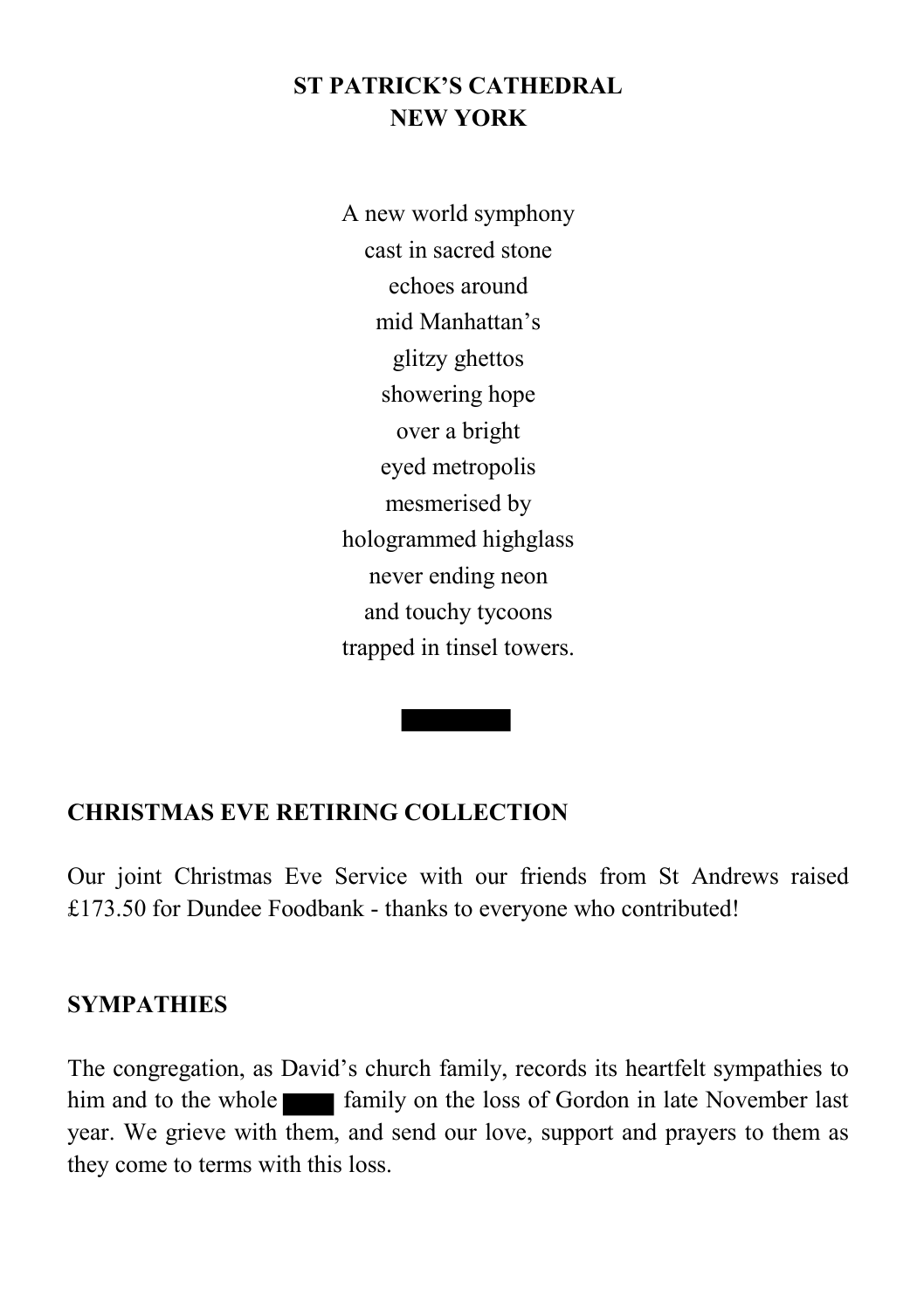#### **FLOWERS IN CHURCH**

We are indebted to the following for provision of flowers in January and February:



If you do not already donate to the Flower Fund, but would like to do so, please contact (tel ) or speak to any member of the Flower Committee. As well as helping to beautify the church, the flowers are distributed to housebound and other members after the service, and are much appreciated. The Committee are always grateful to hear suggestions of who might receive flowers on a particular Sunday, or to have help with delivering these.

#### **NEWS FROM ST ANDREWS**



St Andrews have been running **Messy Church** on a monthly basis since October last year. Meetings for 2019 (all 11am - 1pm in their church halls) continue on Saturday 19th January, Saturday 16th February and Saturday 30th March. Join them for messy craft fun, food, songs and stories.

Messy Church is fun for all ages and is very family orientated. Children must be accompanied by a participating adult.